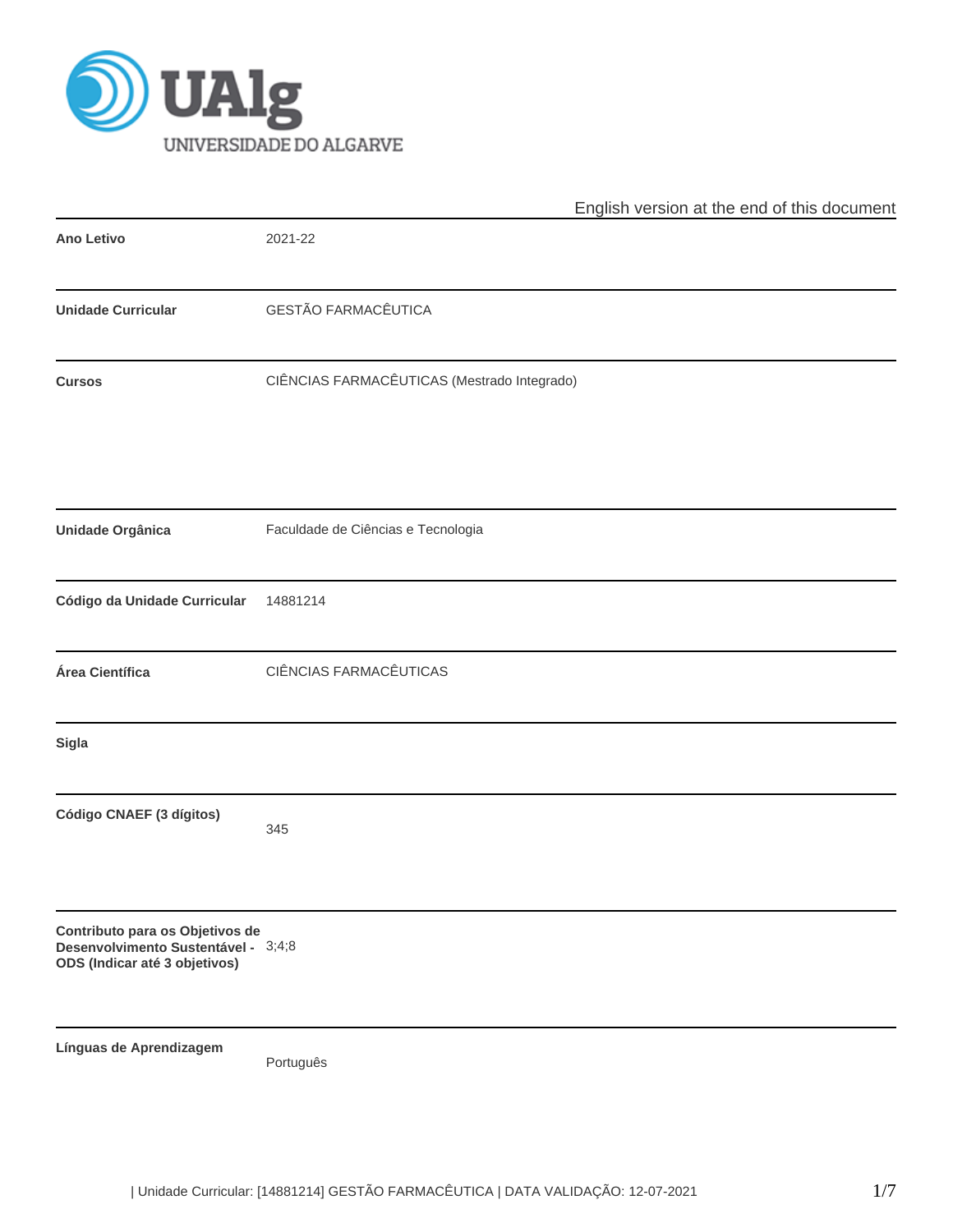

**Modalidade de ensino**

Presencial

**Docente Responsável Pedro Ricardo Martins Lopes da Fonte** 

| <b>DOCENTE</b>                       | <b>TIPO DE AULA</b>        | <b>TURMAS</b> | TOTAL HORAS DE CONTACTO (*) |  |  |
|--------------------------------------|----------------------------|---------------|-----------------------------|--|--|
| Pedro Ricardo Martins Lopes da Fonte | $C \cdot T \cdot TD$<br>U. | T1. TD1. S1   | 20T; 8TP;                   |  |  |

\* Para turmas lecionadas conjuntamente, apenas é contabilizada a carga horária de uma delas.

| <b>ANO</b> | <b>PERIODO DE FUNCIONAMENTO*</b> | <b>HORAS DE CONTACTO</b> | <b>HORAS TOTAIS DE TRABALHO</b> | <b>ECTS</b> |
|------------|----------------------------------|--------------------------|---------------------------------|-------------|
|            |                                  | 20T; 8TP; 3S             | 78                              |             |

\* A-Anual;S-Semestral;Q-Quadrimestral;T-Trimestral

# **Precedências**

Sem precedências

# **Conhecimentos Prévios recomendados**

Tendo em conta a abrangência da unidade curricular e a relação dos conteúdos programáticos, tornam-se indispensáveis os conhecimentos prévios adquiridos nas unidades curriculares de Matemática, História e Sociologia da Farmácia e Probabilidades e Estatística.

#### **Objetivos de aprendizagem (conhecimentos, aptidões e competências)**

É objetivo desta unidade curricular dotar os alunos dos conhecimentos fundamentais acerca dos princípios de gestão envolvidos nas atividades desempenhadas pelo Farmacêutico. O aluno será capaz de desenvolver competências, que o ajudam a criar estratégias de planeamento, execução e controlo de atividades farmacêuticas nas diferentes áreas de atividade. Os alunos irão desenvolver aptidões e competências na utilização de diferentes ferramentas que permitem gerir operações, recursos humanos, recursos financeiros e logísticos de forma a desempenhar a sua atividade farmacêutica de forma sustentável e no respeito dos mais elevados padrões científicos e deontológicos. Adicionalmente, fruto das aulas teórico-práticas o aluno desenvolverá capacidades para desenvolver um modelo de negócio na criação de uma start-up, serviço ou produto na área farmacêutica de acordo com o desenvolvimento de aptidões na área do empreendedorismo.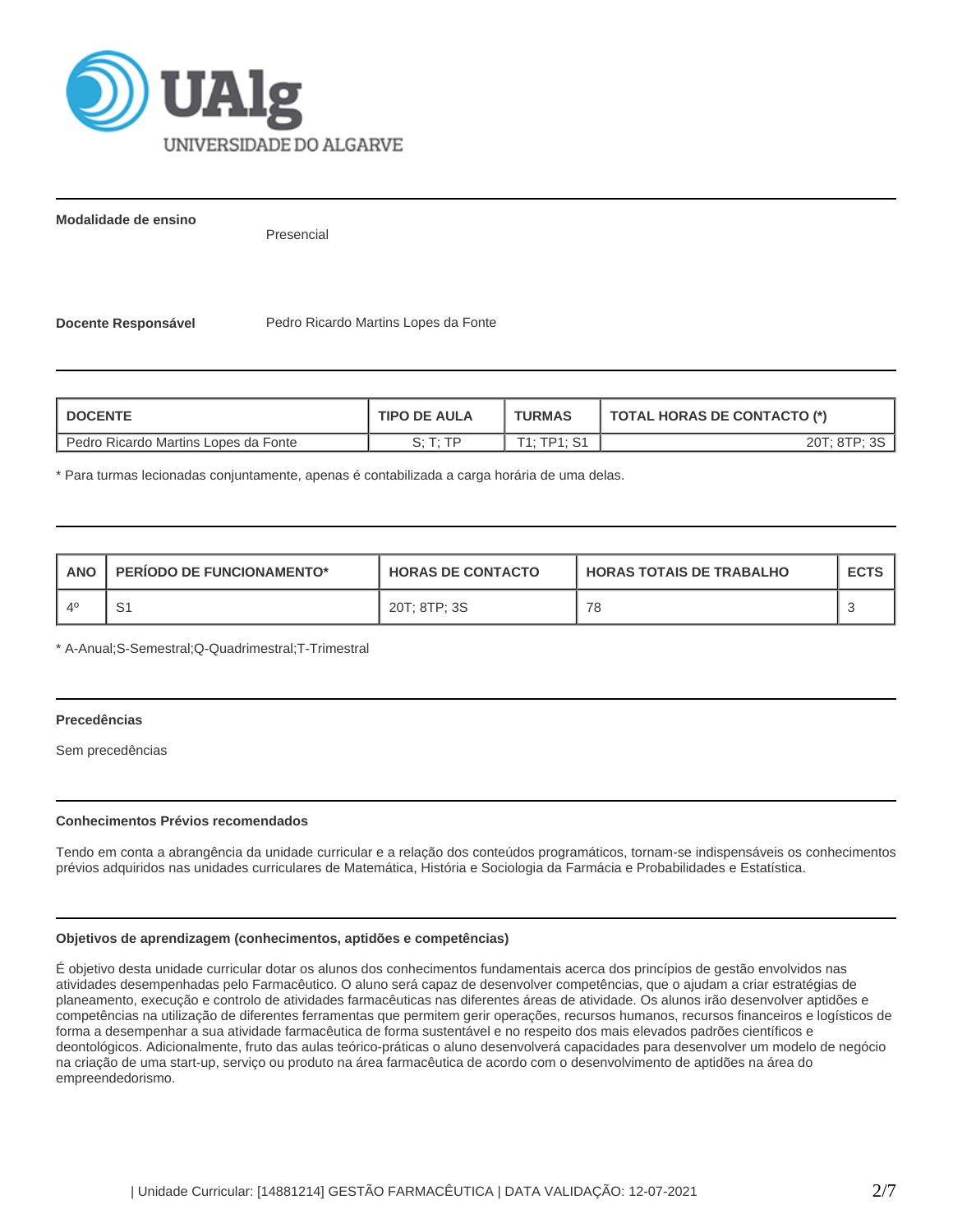

#### **Conteúdos programáticos**

- 1. Princípios e metodologias em gestão
- 2. Estratégia e liderança empresarial
- 3. Enquadramento posicional da farmácia
- 4. Ecossistema empresarial
- 5. Erros e soluções em gestão
- 6. Boas práticas de gestão
- 7. Rotinas de gestão
- 8. Comunicação em farmácia
- 9. Comunicação comercial e merchandising
- 10. Plano de marketing
- 11. Noções de contabilidade
- 12. Empreendedorismo e modelo de negócio Canvas

# **Metodologias de ensino (avaliação incluída)**

O ensino teórico será expositivo e o ensino teórico-prático tutorial.

# **Avaliação contínua:**

Componente teórica (50%): Teste teórico

Componente teórico-prática (50%): Execução e pitch do modelo de negócio

Todos os parâmetros de avaliação têm nota mínima de 9,5 valores. A reprovação no modelo de negócio implica a realização de um segundo momento de avaliação, desde que se tenha verificado a participação no primeiro momento. Não é possível ter acesso à avaliação por exame caso não se verifique aprovação no modelo de negócio.

# **Avaliação por exame:**

Componente teórica (50%): Exame teórico

Componente teórico-prática (50%): Execução e pitch do modelo de negócio

Ambas as componentes de avaliação têm nota mínima de 9,5 valores. O aluno fica dispensado de realizar avaliação da componente teórico-prática caso tenha tido aprovação no regime de avaliação contínua.

#### **Bibliografia principal**

Baranger P. (1990). Gestão: As funções da empresa. Edições Sílabo Lda.

Ginter P. (2005). Strategic Management of Health Care. Organizations . Blackwell Publishing, Malden, USA.

Joan Gratto Lieber J. (2011). Management Principles for Health Professionals. Jones and Barlet Publishers, USA.

Teixeira S. (2005). Gestão das Organizações . 2ª Ed. McGraw-Hill.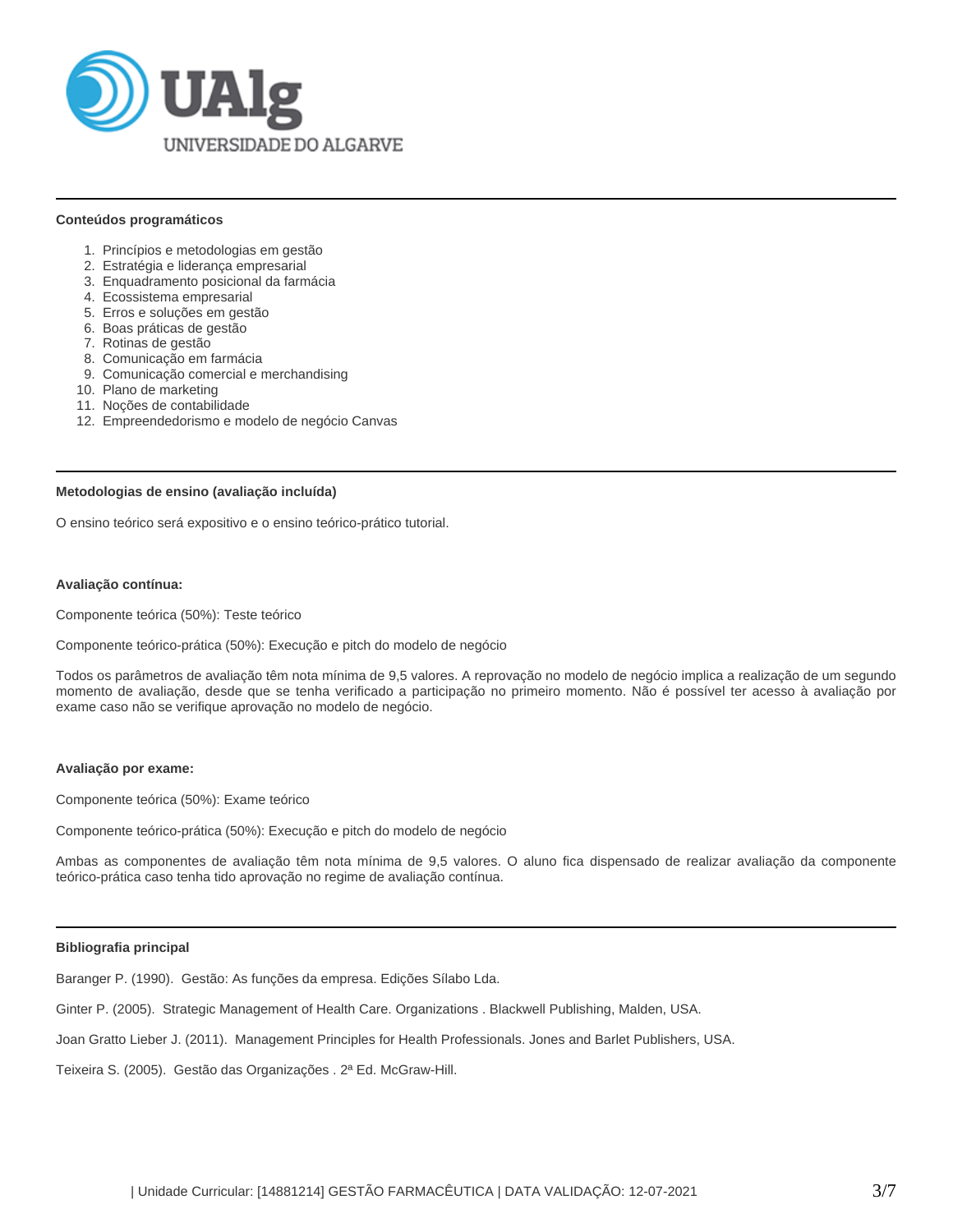

| <b>Academic Year</b>                                                                                   | 2021-22                                       |
|--------------------------------------------------------------------------------------------------------|-----------------------------------------------|
| <b>Course unit</b>                                                                                     | PHARMACEUTICAL MANAGEMENT                     |
| <b>Courses</b>                                                                                         | PHARMACEUTICAL SCIENCES (Integrated Master's) |
| <b>Faculty / School</b>                                                                                | FACULTY OF SCIENCES AND TECHNOLOGY            |
| <b>Main Scientific Area</b>                                                                            |                                               |
| Acronym                                                                                                |                                               |
| <b>CNAEF code (3 digits)</b>                                                                           | 345                                           |
| <b>Contribution to Sustainable</b><br><b>Development Goals - SGD</b><br>(Designate up to 3 objectives) | 3;4;8                                         |
| Language of instruction                                                                                | Portuguese                                    |
| <b>Teaching/Learning modality</b>                                                                      | Classroom teaching                            |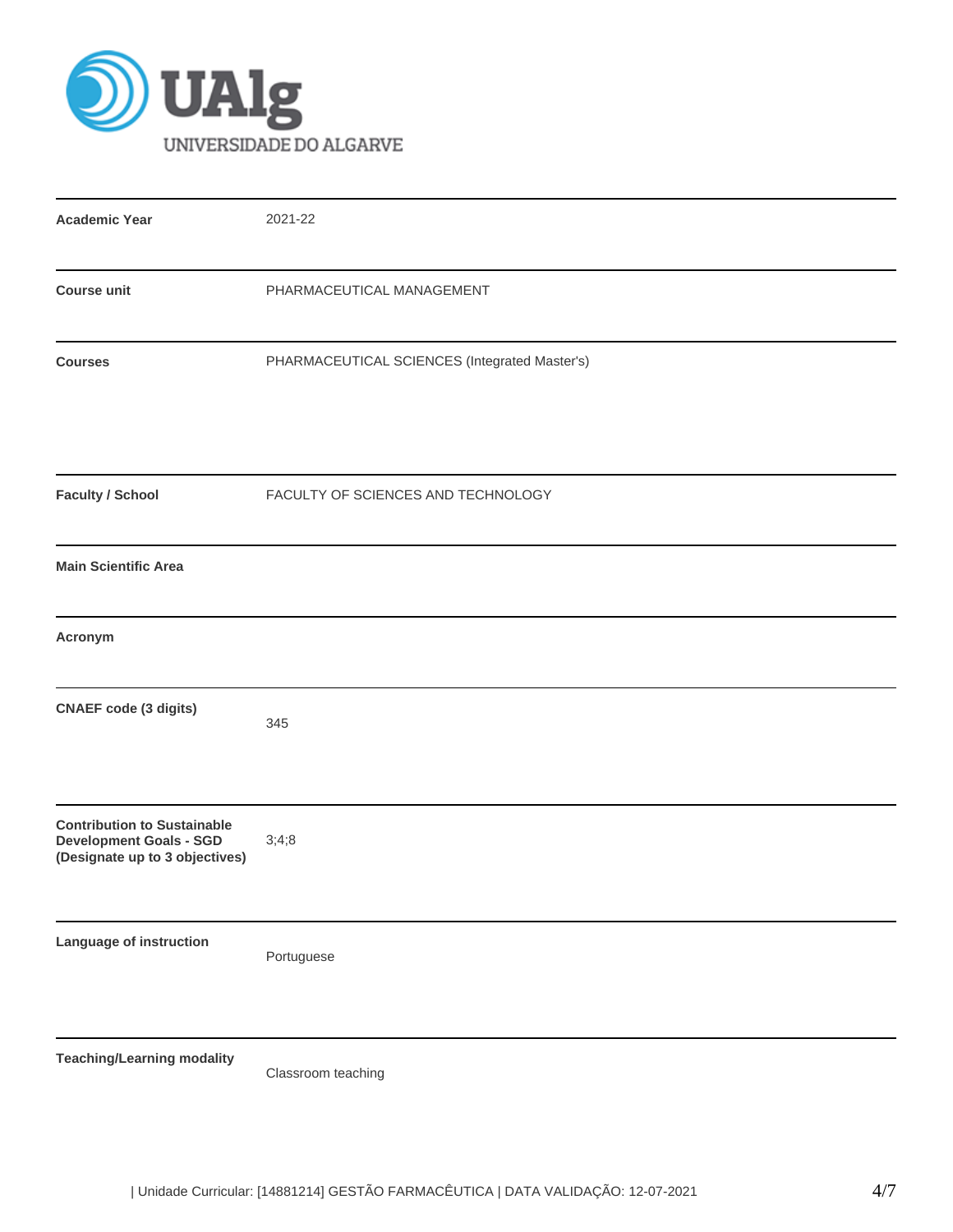

**Coordinating teacher** Pedro Ricardo Martins Lopes da Fonte

| Teaching staff                       | Туре | <b>Classes</b>  | Hours (*)                |  |
|--------------------------------------|------|-----------------|--------------------------|--|
| Pedro Ricardo Martins Lopes da Fonte | ∍.   | T1 · TD1 ·<br>ັ | $20T \cdot 8T$ P.<br>011 |  |

\* For classes taught jointly, it is only accounted the workload of one.

| Cont |             | <b>TD</b> |    | $\mathbf{r}$ | -  |    |    | otal⊺                    |
|------|-------------|-----------|----|--------------|----|----|----|--------------------------|
|      | $\sim$<br>~ | ١Ι٤       | ΠС | ΠС           | ΠО | ΙЮ | НC | $\overline{\phantom{a}}$ |

T - Theoretical; TP - Theoretical and practical ; PL - Practical and laboratorial; TC - Field Work; S - Seminar; E - Training; OT - Tutorial; O - Other

# **Pre-requisites**

no pre-requisites

# **Prior knowledge and skills**

Taking into consideration the scope of the curricular unit and the syllabus, the previous knowledge acquired in the curricular units of Mathematics, History and Sociology of Pharmacy and Probabilities and Statistics is crucial.

# **The students intended learning outcomes (knowledge, skills and competences)**

The objective of this curricular unit is to provide students with fundamental knowledge about the management principles involved in the activities performed by the Pharmacist. The student will be able to develop skills, which help him to create strategies for planning, executing, and controlling pharmaceutical activities in different areas of activity. Students will develop skills and competences in the use of different tools that allow them to manage operations, human resources, financial and logistical resources in order to perform their pharmaceutical activity in a sustainable manner and in compliance with the highest scientific and deontological standards. Additionally, as a result of the theoretical-practical classes, the student will develop skills to create a business model in the creation of a start-up, service or product in the pharmaceutical area according to the skills learning in the area of entrepreneurship.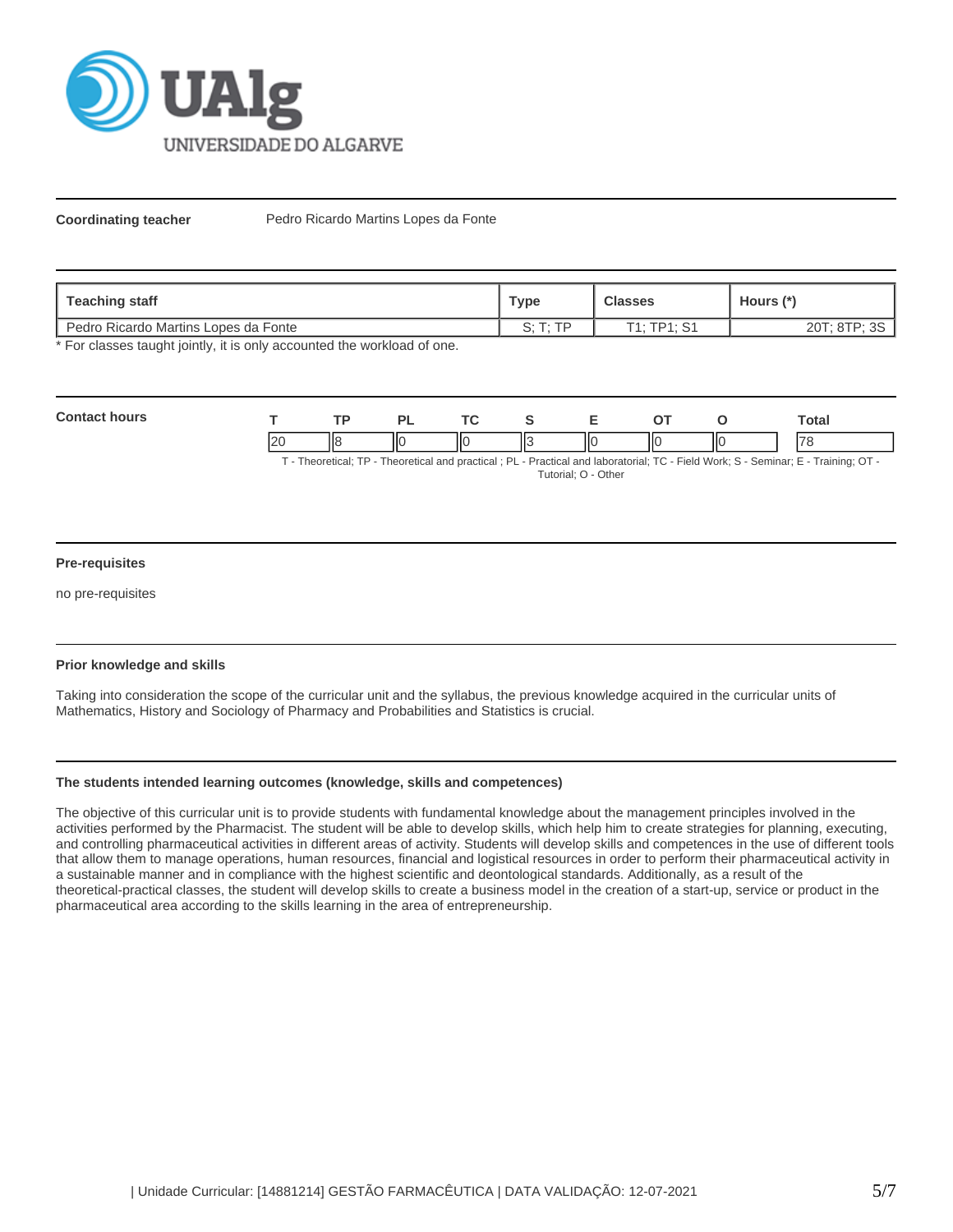

#### **Syllabus**

- 1. Principles and methodologies in management
- 2. Strategy and business leadership
- 3. Positional framework of the pharmacy
- 4. Business ecosystem
- 5. Errors and management solutions
- 6. Good management practices
- 7. Management routines
- 8. Communication in pharmacy
- 9. Commercial communication and merchandising
- 10. Marketing plan
- 11. Notions of accounting
- 12. Enterpreunership and business model Canvas

# **Teaching methodologies (including evaluation)**

The theoretical teaching will be expository and the theoretical-practical teaching tutorial.

#### **Continuous evaluation:**

Theoretical component (50%): Theoretical test

Theoretical-practical component (50%): Performance and pitch of the business model

All evaluation parameters have a minimum score of 9.5 values. Participation and approval in the assessment of business model pitch is mandatory. Failure in the business model implies a second evaluation moment, if participation has been verified in the first moment. It is not possible to access the evaluation by exam if there is no approval in the business model.

#### **Exam evaluation:**

Theoretical component (50%): Theoretical exam

Theoretical-practical component (50%): Performance and pitch of the business model

Both evaluation components have minimum score of 9.5. The student is exempted from carrying out the evaluation of the theoretical-practical component if he has passed the continuous evaluation regime.